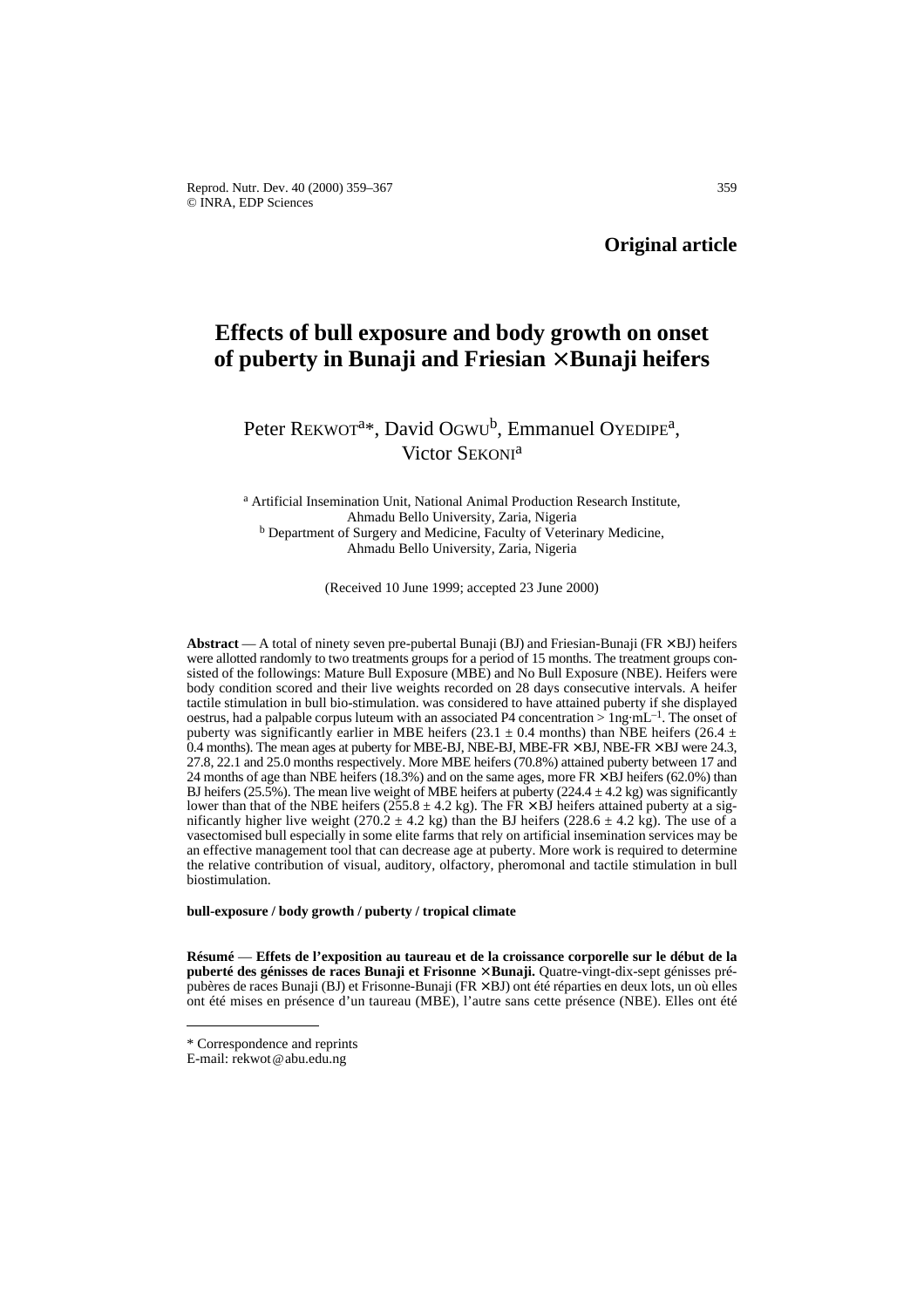pesées et suivies pour leur condition corporelle tous les 28 jours pendant 15 mois. Une génisse a été considérée pubère après la manifestation d'un oestrus associé à un corps jaune palpable et une concentration de progestérone > 1 ng·mL<sup>-1</sup>. Les génisses du lot MBE ont atteint la puberté significativement plus tôt  $(23,1 \pm 0,4 \text{ mois})$  que les génisses NBE  $(26,4 \pm 0,4 \text{ mois})$ . Les âges moyens à la puberté des génisses MBE-BJ, NBE-BJ, MBE-FR × BJ et NBE-FR × BJ ont été respectivement de 24,3, 27,8, 22,1 et 25,0 mois. Les génisses du lot MBE ont été plus nombreuses à être pubères entre 17 et 24 mois (70,8 %) que les génisses du lot NBE (18,3 %) et aux mêmes âges, les génisses  $FR \times BJ$  ont été plus nombreuses (62,0 %) à être pubères que les génisses BJ (25,5 %). Le poids vif à la puberté des génisses du lot MBE, égal à 224,4 ± 4,2 kg a été significativement plus faible que celui des génisses NBE égal alors à 255,8 ± 4,2 kg. Les génisses FR × BJ ont atteint la puberté à un poids  $(270,2 \pm 4,2 \text{ kg})$  plus élevé que les génisses BJ  $(228,6 \pm 4,2 \text{ kg})$ . L'emploi d'un taureau vasectomisé peut donc être un moyen de diminuer l'âge à la puberté. Des études supplémentaires sont nécessaires pour déterminer les contributions relatives des stimulations visuelles, auditives, tactiles ou impliquant les phéromones pour expliquer cet effet.

**bovins / climat tropical / croissance corporelle / puberté**

### **1. INTRODUCTION**

Age at puberty is an important determinant of reproductive efficiency and early attainment of puberty is an important trait to achieve optimum reproductive performance of cattle [3, 22]. General body growth and development are pre-requisites for the initiation of sexual function in male and female animals [22]. The control of the transition to puberty in the heifer appears to depend on endocrine components which become potentially functional in young heifers immediately after birth and this hypothesis is described as the gonadostat theory [5]. Ovarian steroids inhibit gonadotropin secretion in prepubertal animals via a negative feedback action on the hypothalamo-pituitary axis [17]. The classical gonadostat theory suggests that first ovulation then results when sensitivity to steroid feedback diminishes allowing sufficient gonadotropin output to bring about follicular maturation [5].

Factors affecting the onset of puberty in heifers include age and breed [1], nutrition and growth rate [6, 14, 15], photoperiod, environmental temperature and season [6], and bull and biostimulation [8, 9, 20]. Biostimulation is described as the stimulatory effects of a male on estrus and ovulation through genital stimulation, pheromones or

other less well defined external cues [4]. Pheromones are substances secreted externally by an animal and cause a specific reaction in a receiving individual of the same species; the reaction involves either a specific behaviour, or physiological change in the recipients endocrine or reproductive system [7]. Primimg pheromones exert their effects through olfactory or accessory olfactory pathways (vomeronasal system) which can detect chemical signals [10, 28]. The bovine species has a well developed vomeronasal organ and it has been hypothesised that the accessory olfactory system mediates the effect of priming pheromones that influence ovarian function including reproductive maturation [10, 28]. Bull and cow biostimulation has been shown to advance puberty in heifers [8, 9, 20]. The results of Roberson, Wolfe, Stumpt, Werth, Cupp, Kojima, Wolfe, Kittok and Kinder [20] are corroborated with the observation of Izard and Vandenbergh [9] and further support the hypothesis that social interaction between bulls and prepubertal heifers can result in a decreased age at puberty.

There has been little or no documented information on the biostimulatory influences of bulls on the onset of puberty in heifers in Nigeria. Therefore, the purpose of the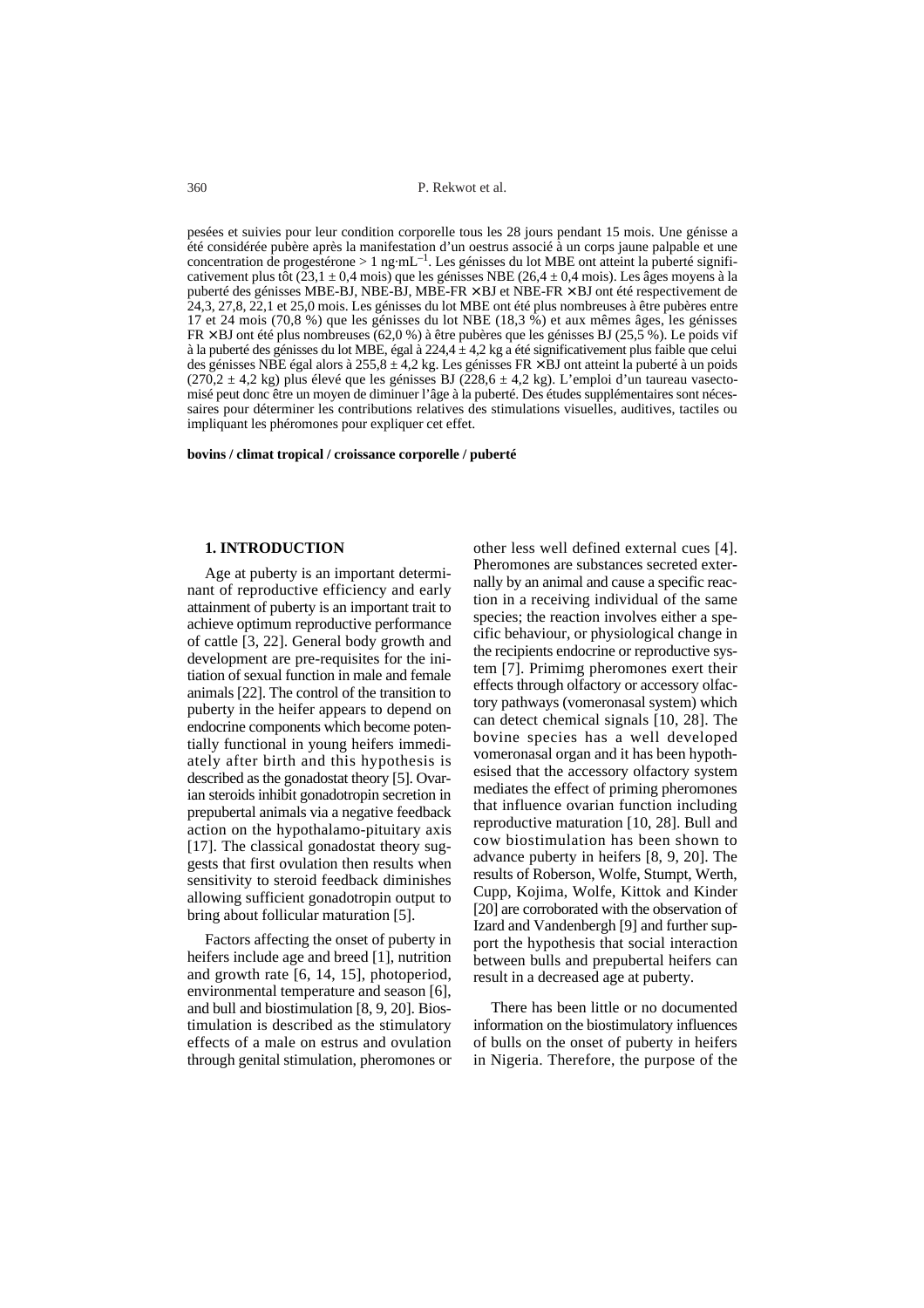present study was to determine the influence of bull biostimulation and body growth on the onset of puberty in Bunaji and Friesian × Bunaji heifers.

# **2. MATERIALS AND METHODS**

# **2.1. Location**

This work was carried out using ninetyseven prepubertal heifers of National Animal Production Research Institute, Shika, Ahmadu Bello University Zaria. Shika is in Giwa District, situated in the northern Guinea Savannah between latitudes 11° and 12° N and between longitudes 7° and 8° E at an altitude of 650 m above sea level. Shika has two distinct seasons: the dry season (November to April) and rainy season (May-October). Daily temperatures range from 13 to 30 °C with a relative humidity of 23% during the dry season. In the study area, the harmattan period, which is the initial part of the dry season is from November to February and is usually characterised by cold weather and dry dusty winds. The average monthly rainfall for the rainy season was 153.2 mm with a range of 32.4 to 300.8 mm, while the dry season was characterised by total lack of rainfall.

### **2.2. Experimental heifers**

A total of ninety-seven pre-pubertal heifers  $(n = 47$  and  $n = 50$  for Bunaji and Friesian  $\times$ Bunaji respectively) of approximately 14.8  $\pm$  1.6 months of age (13–15 months) were allotted randomly to one of two treatment groups for a period of 15 months. The treatment groups consisted of (i) heifers exposed to two mature teaser (vasectomised) bulls; Mature Bull Exposure (MBE, *n* = 48) and (ii) heifers isolated from bulls; No Bull Exposure (NBE,  $n = 49$ ). The 48 MBE heifers consisted of 23 Bunaji (BJ) and 25 Friesian  $\times$  Bunaji (FR  $\times$  BJ) heifers; while the 49 NBE heifers consisted of 24 Bunaji heifers and 25 Fresian  $\times$  Bunaji heifers. The heifers were introduced into the study at the beginning of the dry season (November) for a period of 15 months that is one rainy season and two dry seasons.

### **2.3. Management of the heifers**

Heifers in the MBE and NBE treatments were maintained in improved pasture paddocks separated by a distance of 1 km to minimise the influence of exteroceptive stimuli associated with each other. Therefore isolation from stimulatory influence was assumed for the NBE treatment group. Heifers in addition to grazing improved sown pasture fields (Stylosanthes, Brachiaria and Digitaria) were given supplementary concentrates consisting of wheat bran, maize and cotton seedcake at about 1–2 kg per head per day. The supplementary ration was formulated to contain 2.40 ME Mcal·kg–1 DM and 13.5% crude protein serving as a normal plane of nutrition. They were also given baled hay, free access to salt lick and water ad-libitum throughout the experimental period. The above management practice eliminated the seasonal influences of nutrient availability, which is a serious constraint during the dry season in the tropics. All experimental heifers were ear-tagged with large plastic ear tags (Ritchey Europe Ltd., Yorkshire, England) in order to enable the identification of heifers from a distance during heat detection. Before commencement of study, the young heifers were screened for blood and helminth parasites and appropriate treatments and vaccination against endemic diseases were carried out. Regular treatments with anthelmintics, acaricides and antibiotics for control of helminthiasis, ticks and tick-borne diseases respectively were implemented throughout the study period.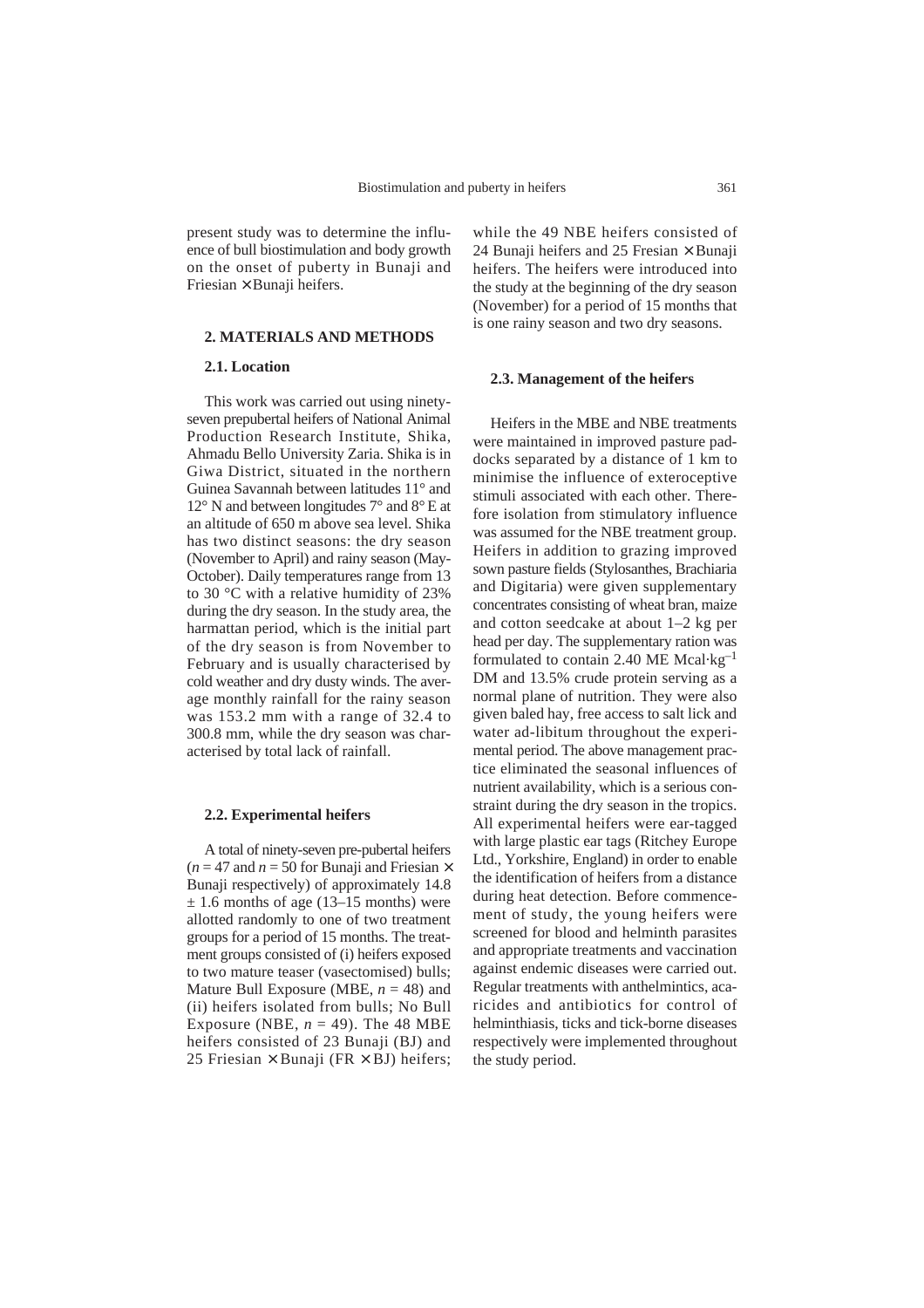#### **2.4. Body measurements**

Heifers were body condition scored and their liveweights were recorded on 28-d consecutive intervals throughout the study period. The heifers were scored as recommended by Pullan [16], using a score of 0–5 from the most emaciated to the fattest. Condition scoring provides a quick, inexpensive and easy method for the comparison of herds of cattle or individual animals under different management systems, experimental treatments, seasons or environments. Only heifers with a body condition score of 2.5 and above were involved in the study. The mean  $(\pm s.e.m.)$  liveweights of the treatment groups at the start of the experiments were as follows: (i) NBE heifers =  $146.9 \pm$ 2.5 kg; (ii) MBE heifers =  $144.8 \pm 2.5$  kg.

## **2.5. Estrus detection and blood sampling**

Two weeks before the commencement of the experiments, the heifers were observed visually for signs of estrus by herdsmen and the inseminators, twice daily between 07.30 and 08.30 and 17.30 and 18.30 h. The ovaries of all the heifers were examined by the rectum for the presence of functional ovarian structures to make sure that they were non-pubertal. A 10 mL jugular blood sample was collected by venipuncture from each heifer 10 days before and at the start of the experiment, to ensure that the heifers were non-pubertal. Progesterone concentrations below 1 ng·mL–1 of serum in blood samples from heifers receiving both treatments within this period were indicative of prepuberty. In the MBE group of heifers, heat detection was accomplished by herdsmen, inseminators and two vasectomised mature bulls, whereas estrus detection in the NBE group was carried out by herdsmen and inseminators only. In both groups, heifers were observed visually for signs of estrus by herdsmen and inseminators twice daily between 07.30 and 08.30

and 17.30 and 18.30 h. The two vasectomised bulls harnessed with a chin-ball mating device containing red paint (The Great Outdoor Co. Ltd., New Zealand) were used in the MBE group to effect bull biostimulation and also aid in heat detection.

Estrus was defined and recorded when a heifer stood to allow herdmates or vasectomised bulls to mount her. The ovaries of such a heifer were palpated daily per rectum for the presence of functional corpus luteum from day 7 to day 15 after the standing estrus. To still confirm the above, corresponding 10 mL blood samples via jugular venipuncture from each estrus heifer were harvested on day 7, 9, 11, 13 and 15 after standing estrus. Blood samples were placed immediately on ice and allowed to clot at 4 °C for 24 h. Serum was separated immediately by centrifugation at 3 000 rpm for 15 min and stored at –20 °C until concentrations of progesterone  $(P_4)$  were determined by radioimmunoassay.

#### **2.6. Radioimmunoassay**

Serum progesterone concentrations were determined using a no-extraction, Coat-A-Count solid phase, progesterone RIA Kit. The method is a rapid, simple and direct (no-extraction) assay and depends on the competition between progesterone in serum and 125I-labelled progesterone (tracer) for a limited number of binding sites on a progesterone specific antibody immobilised (coated) on the internal walls of test-tubes (solid phase). In this study, the sensitivity (detection limit or least detectable dose) of the assays was defined as the apparent progesterone concentration at twice the standard deviation away the from zero standard  $(B_0)$  and was determined as 0.09 ng·mL<sup>-1</sup>. The B maximum is a measure of how well the assay is functioning, that is, how well progesterone binds to the antibody coated tubes. The B maximum values of all the assays ranged between 35 and 50%. Measure of the variation of samples, that is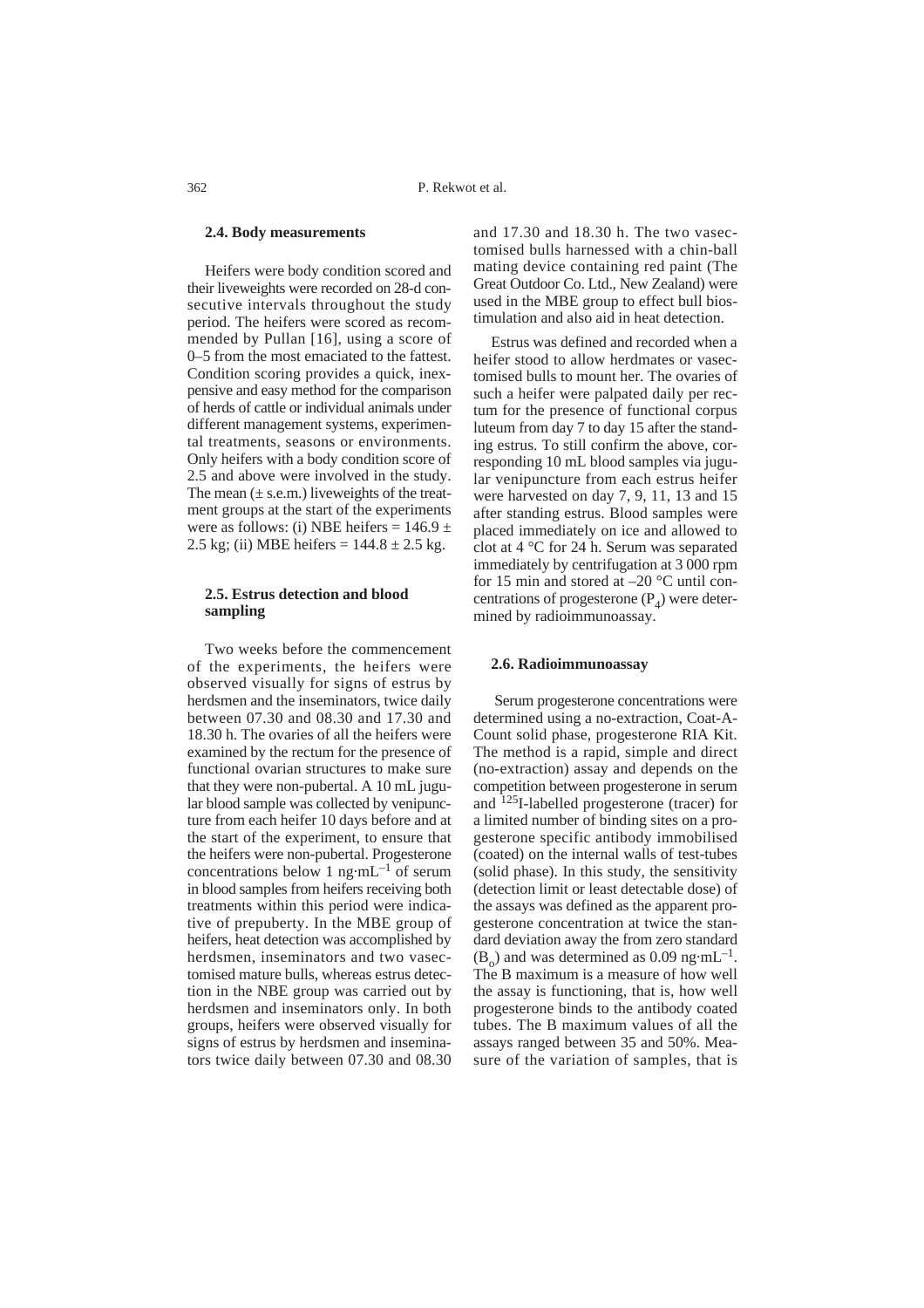precision and reliability of the assay procedures were taken into account. The intraassay and inter-assay coefficients of variations were 8.8% and 9.4% respectively.

# **2.7. Criteria for attainment of puberty**

In this study, a heifer was considered to have attained puberty if she displayed estrus; had a palpable corpus luteum between day 7 and day 15 after estrus and had associated progesterone concentrations of 1 ng·mL–1 within the specified period [19]. Liveweights and body condition scores at puberty were interpolated between the two measurements nearest the first estrus. All of the 97 heifers in the study met the above criteria for puberty and were used in the statistical analysis.

## **2.8. Statistical analysis**

Age, liveweight, body condition score and progesterone concentrations were analysed by least square analysis of variance using the general linear model procedure of SAS [23]. A proportion of heifers in the different treatment groups reaching puberty

between 18 and 30 months of age were analysed by contingency chi-square analysis.

# **3. RESULTS**

# **3.1. Age at puberty**

The results of this study show that bull biostimulation reduces the age at the onset of puberty (Tabs. I and II). Age at the onset of puberty of MBE heifers  $(23.1 \pm 0.4 \text{ months})$ , was significantly lower than the age (26.4  $\pm$ 0.4 months) at the onset of puberty for the NBE heifers (*P* < 0.05; Tab. I). The MBE.BJ heifers attained puberty at a mean age of  $24.3 \pm 0.7$  months which was significantly  $(P < 0.05)$  earlier than the mean age of 27.8  $\pm$  0.7 months of the NBE.BJ heifers. Age at the onset of puberty of MBE.FR  $\times$ BJ heifers  $(22.1 \pm 0.7 \text{ months})$  was significantly  $(P < 0.05)$  lower than the mean age of 25.0  $\pm$  0.7 months for the NBE.FR  $\times$ BJ heifers. The breed of the heifers had a significant influence on the age at the onset of puberty (Tabs. I and II). The FR  $\times$ BJ heifers attained puberty at 23.6  $\pm$ 0.4 months which was significantly  $(P < 0.05)$ earlier than the BJ heifers  $(26.1 +$ 0.4 months). Age at the onset of puberty for

**Table I.** The effects of biostimulation and breed on liveweight, body condition score and progesterone concentrations of heifers at puberty.

| Pubertal traits                                | Bull exposure          |                        |        | <b>Breed</b>      |                            |        |
|------------------------------------------------|------------------------|------------------------|--------|-------------------|----------------------------|--------|
|                                                | <b>MBE</b><br>$n = 48$ | <b>NBE</b><br>$n = 49$ | s.e.m. | BJ<br>$n=47$      | $FR \times BJ$<br>$n = 50$ | s.e.m. |
| Age at puberty, months                         | 23.1 <sup>a</sup>      | $26.4^{b}$             | 0.4    | 26.1 <sup>b</sup> | $23.6^a$                   | 0.4    |
| Liveweight at puberty, $kg$ 224.4 <sup>a</sup> |                        | $225.8^{b}$            | 4.2    | $228.6^a$         | 270.2 <sup>b</sup>         | 4.2    |
| Body condition score                           | 2.9                    | 2.8                    | 0.1    | 2.81              | 2.9                        | 0.1    |
| $P_A$ conc. Ng $\cdot$ mL <sup>-1</sup>        | 3.4                    | 3.0                    | 0.4    | 3.2               | 3.2                        | 0.4    |
| Average daily gain, kg                         | 0.34                   | 0.32                   | 0.06   | 0.24              | 0.42                       | 0.08   |

a, b Data in rows within treatment groups with different letter superscripts are significantly different  $(P < 0.05)$ .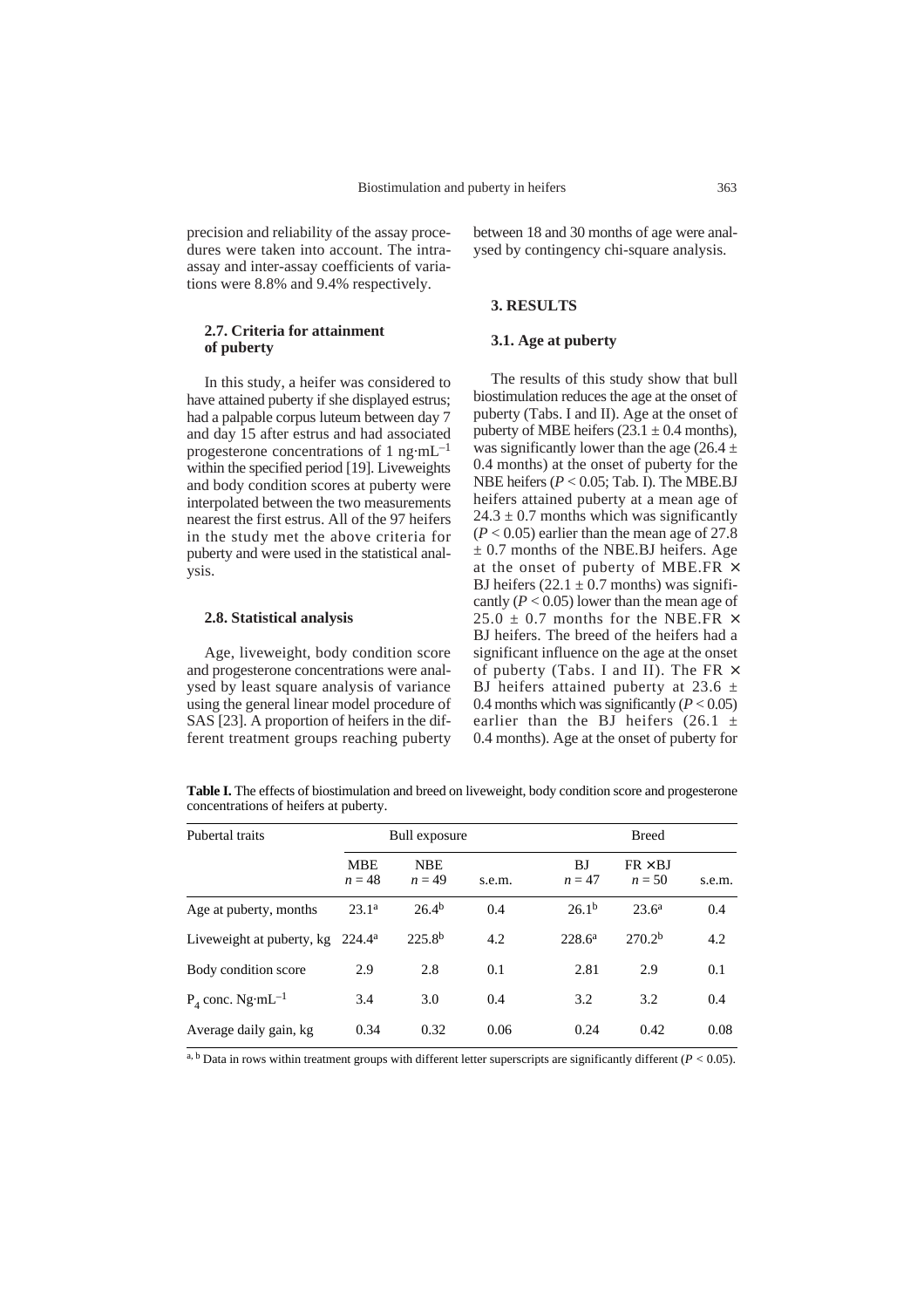P. Rekwot et al.

| Pubertal traits                 | Treatment groups   |                              |                    |                              |        |  |
|---------------------------------|--------------------|------------------------------|--------------------|------------------------------|--------|--|
|                                 | MBE.BJ<br>$n=23$   | $MBE.FR \times BJ$<br>$n=25$ | NBE.BJ<br>$n=24$   | NBE $FR \times BJ$<br>$n=25$ | s.e.m. |  |
| Age at puberty, months          | $24.3^{b}$         | 22.1 <sup>a</sup>            | 27.                | 25.0 <sup>b</sup>            | 0.7    |  |
| Liveweight at puberty, kg       | 228.3 <sup>a</sup> | 259.8 <sup>b</sup>           | 228.9 <sup>a</sup> | 280.6c                       | 8.4    |  |
| Body condition score            | 2.9                | 3.1                          | 2.7                | 2.9                          | 0.2    |  |
| $P_4$ conc. Ng·mL <sup>-1</sup> | 3.4                | 3.4                          | 3.0                | 3.0                          | 0.3    |  |
| Average daily gain, kg          | 0.25 <sup>a</sup>  | 0.43 <sup>b</sup>            | 0.22 <sup>a</sup>  | 0.42                         | 0.1    |  |

**Table II.** The interaction between biostimulation and breed on age, liveweight, body condition score and progesterone concentrations of heifers at puberty.

a, b, c Data in rows with different letter superscripts are significantly different  $(P < 0.05)$ .

MBE.FR  $\times$  BJ heifers (22.1  $\pm$  0.7 months) was significantly  $(P < 0.05)$  lower than age at puberty for MBE.BJ heifers  $(24.3 \pm$ 0.7 months). Age at the onset of puberty for NBE.BJ heifers  $(27.8 \pm 0.7 \text{ months})$  was significantly  $(P < 0.05)$  higher than the age at puberty for NBE.FR  $\times$  BJ heifers (25.0)  $\pm$  0.7 months).

# **3.2. Proportion of heifers at puberty**

The results of this study indicate that bull biostimulation has significant effects on

proportion of heifers at puberty (Tab. II). More MBE heifers attained puberty at earlier ages than the NBE heifers (Tab. III). Bull biostimulatory effect was found to be significant among BJ heifers at puberty, with more MBE.BJ heifers attaining puberty earlier than NBE.BJ heifers. Similarly, more  $MBE.FR \times BJ$  heifers attained puberty earlier than NBE.FR  $\times$  BJ heifers (Tab. II). The results of this study also show that more FR  $\times$  BJ heifers attained puberty between the ages of 17–24 months, than Bunaji heifers (Tab. III).

**Table III.** Percentage of heifers reaching puberty at varying ages.

| Treatment group         |    | Age at puberty, months |           |           |           |  |  |
|-------------------------|----|------------------------|-----------|-----------|-----------|--|--|
|                         | n  | $17 - 20$              | $21 - 24$ | $25 - 28$ | $29 - 30$ |  |  |
|                         |    | Percentage (%)         |           |           |           |  |  |
| MBE (pooled)            | 48 | 12.5(6)                | 58.3 (28) | 29.2(14)  | 0(0)      |  |  |
| NBE (pooled)            | 49 | 2.0(1)                 | 16.3(8)   | 65.3(32)  | 16.3(8)   |  |  |
| <b>BJ.MBE</b>           | 23 | 0(0)                   | 52.2(12)  | 47.8(11)  | 0(0)      |  |  |
| <b>BJ.NBE</b>           | 24 | 0(0)                   | 0(0)      | 66.6(16)  | 33.3(8)   |  |  |
| $FR \times BJ.MBE$      | 25 | 24.0(6)                | 64.0(16)  | 12.0(3)   | 0(0)      |  |  |
| $FR \times BJ.NBE$      | 25 | 4.0(1)                 | 32.0(8)   | 64.0(16)  | 0(0)      |  |  |
| BJ (pooled)             | 47 | 0(0)                   | 25.5(12)  | 57.5(27)  | 17.0(8)   |  |  |
| $FR \times BJ$ (pooled) | 50 | 14.0(7)                | 48.0(24)  | 38.0(19)  | 0(0)      |  |  |
| All Heifers (pooled)    | 97 | 7.2(7)                 | 37.1(36)  | 47.4 (46) | 8.2(8)    |  |  |

Figures in parenthesis are the number of heifers.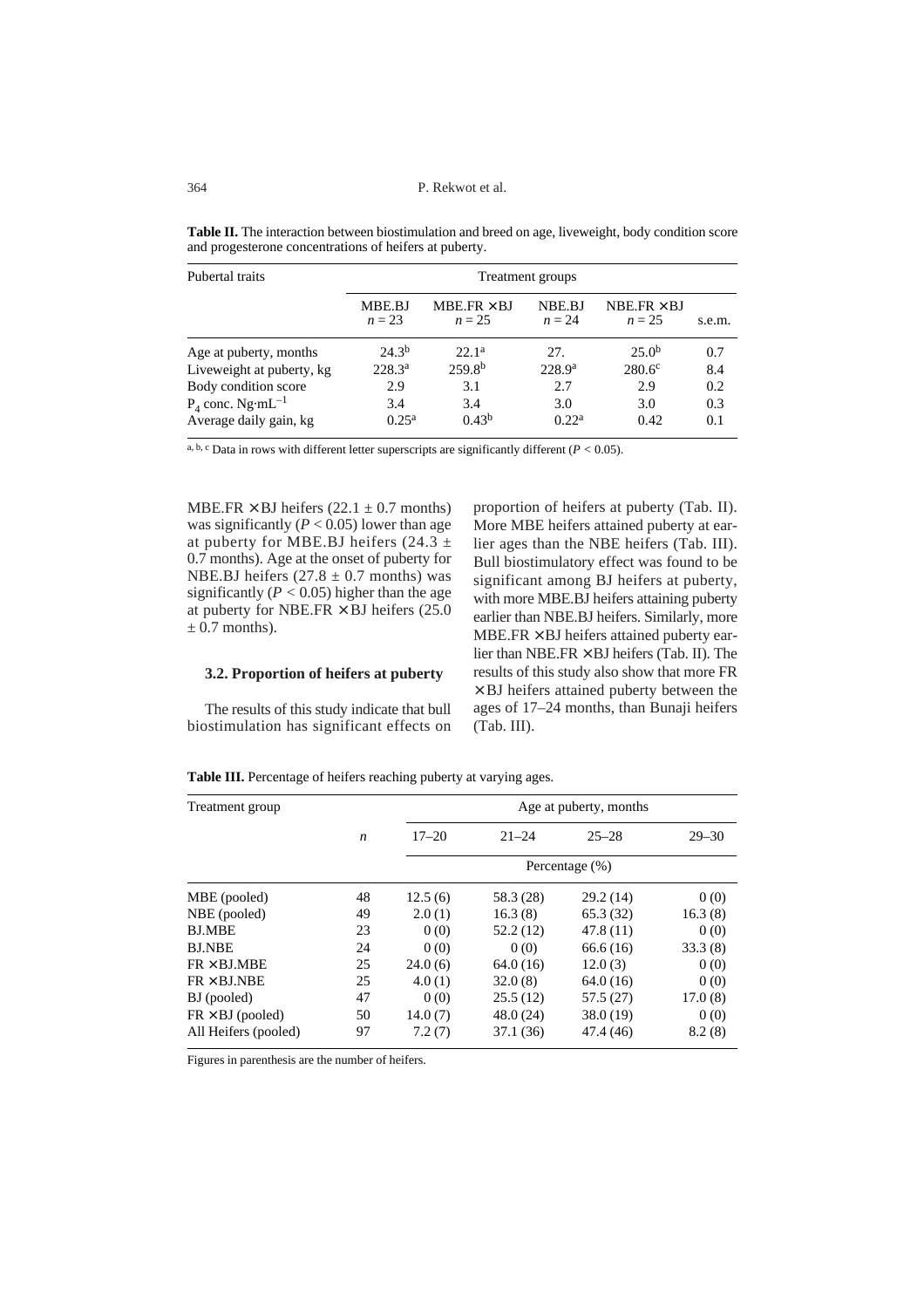#### **3.3. Body growth and condition scores**

The mean liveweight of MBE heifers at puberty (224.4  $\pm$  4.2 kg) was significantly  $(P < 0.05)$  lower than that of the NBE heifers which was  $255.8 \pm 4.2$  kg (Tab. I). The average daily gain (ADG) for MBE heifers (0.34 kg) was not significantly  $(P > 0.05)$ different from that of the NBE (0.32 kg) group. The mean body condition scores at puberty for MBE and NBE heifers did not differ significantly (Tab. II). The mean liveweights at puberty for MBE.BJ and NBE.BJ were 228.3  $\pm$  8.4 kg and 228.9  $\pm$ 8.4 kg respectively with no significant differences  $(P > 0.05$ ; Tab. II). ADG and body condition scores were not significantly different for MBE.BJ, NBE.BJ, MBE.FR  $\times$  BJ and NBE.FR  $\times$  BJ heifers (Tab. II). The mean liveweight of MBE. $FR \times BJ$  heifers at puberty of  $259.8 \pm 8.4$  kg was significantly lower than that of the NBE.FR  $\times$ BJ heifers (280.6 ± 8.4 kg; *P* < 0.05). The liveweight of  $FR \times BJ$  heifers at puberty  $(270.2 \pm 4.2 \text{ kg})$  was significantly higher than that of BJ heifers  $(228.6 \pm 4.2 \text{ kg})$ ; Tab. I). The ADG of  $FR \times BJ$  heifers was 0.42 kg significantly ( $P < 0.05$ ) higher than the ADG of BJ heifers which was 0.24 kg.

#### **3.4. Progesterone concentrations**

Heifers that stood to be mounted, showed evidence of palpable corpora lutea from rectal examination post-standing estrus. The progesterone concentrations  $(P_4)$  at puberty for MBE and NBE treatment groups were 3.4 and 3.0 ng·mL<sup> $-1$ </sup> with no significant difference (Tab. I). Similarly, the  $P_4$  concentrations at puberty for BJ and FR  $\times$ BJ heifers were 3.2 and 3.2 ng·mL<sup>-1</sup> with no significant differences.

#### **4. DISCUSSION**

The results show that bull biostimulation significantly reduces the age at the onset of

puberty of MBE and NBE heifers, with a significant difference of 3.3 months in favour of MBE heifers. This finding is in agreement with the study by Skinner and Bonsma [24] who reported an increased conception rate of 41.6% when aproned bulls were used for stimulation. The authors in the same study found 22.6% more calves born from teased heifers. The bull- exposed Bunaji heifers and Friesian  $\times$  Bunaji heifers attained puberty at respectively 3.5 and 2.9 months earlier than their counterparts that were not exposed to vasectomised bulls. The findings of the present study are consistent with the observations of Izard and Vandenbergh [8, 9], and support the hypothesis that the social interaction between bulls and prepubertal heifers results in a decreased age at puberty. The findings further corroborate the research works of Skinner and Bonsma [24], Roberson et al. [20] and further support the role of bull biostimulation in influencing or hastening the onset of estrus in heifers. On the contrary, several reports have shown that the proximity of the male does not hasten puberty in the bovine species. For example, exposure of heifers to bulls had no effect on the occurrence of puberty [2, 12, 13, 19, 26].

Age at the onset of puberty in this study is in agreement with the range of 19.0 to 23.5 months at puberty of zebu heifers placed on varying levels of protein [15]. Similarly, the ages at the onset of puberty in this study are in agreement with the work of Tan et al. [25] which reported that the mean age at first calving for indigenous cattle in Malaysia was about 36 months and that less than 50% of heifers had detectable ovarian activity before 24 months of age. The reported values of age at the onset of puberty were 22.1, 24.3, 25.0 and 27.8 months for the four treatment groups, and these values were within the range reported for zebu cattle by earlier workers [18, 21]. The Friesian  $\times$  Bunaji heifers in this study grew faster for genetic reasons and were younger and heavier at puberty than the Bunaji heifers. This corroborates with the work of Werre [27]. This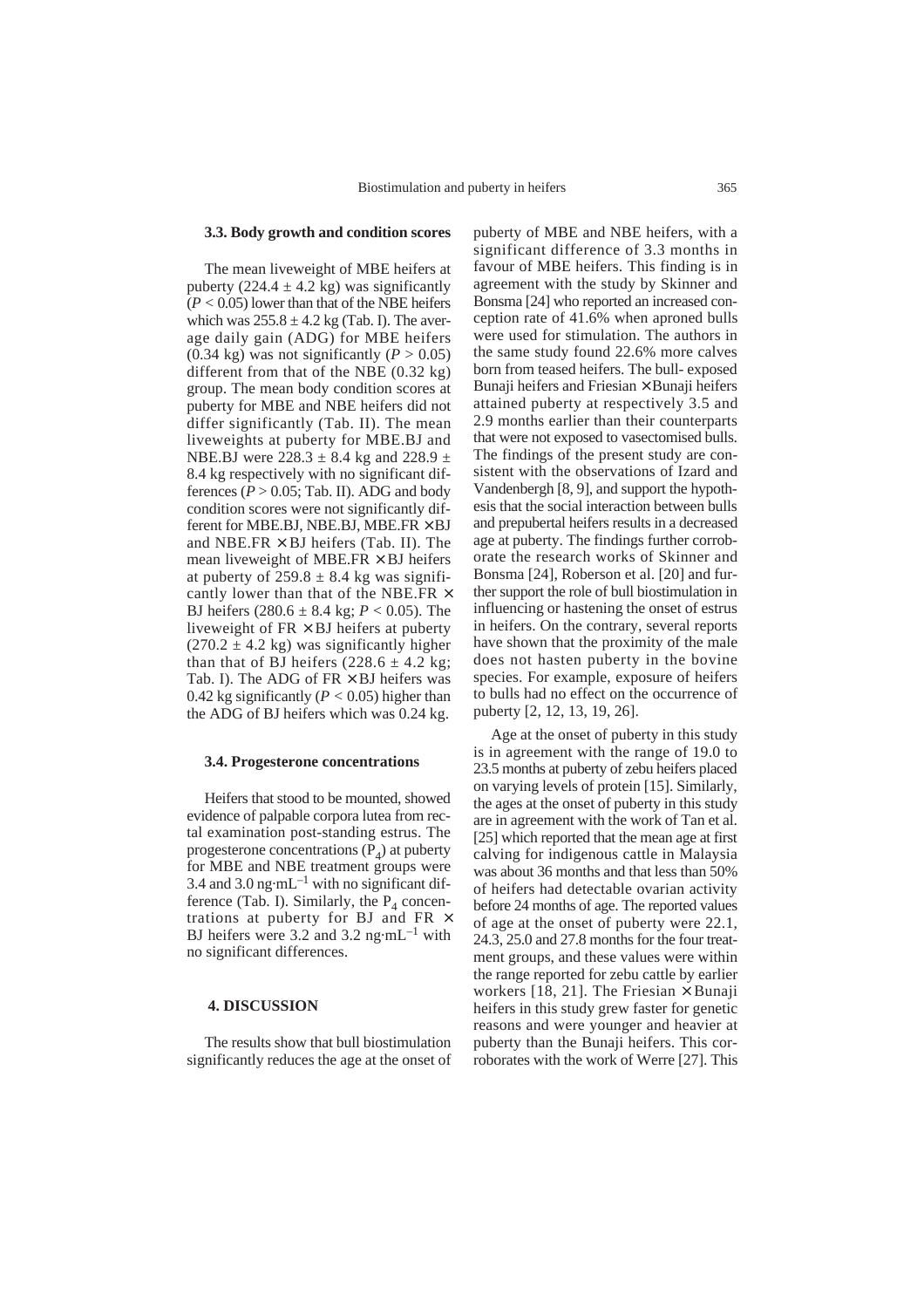finding is also in agreement with the work of Arije and Wiltbank [1] who reported that average daily gain and weight at puberty of heifers can be affected by breed. The liveweights of heifers at the onset of puberty obtained in this study are within the range of values reported earlier [15]. Generally, age at puberty in heifers is influenced by the plane of nutrition and growth rate and the responsiveness of prepubertal heifers to potential pheromonal cues from bulls seems to be dependent on body weight of heifers [20].

Improved management practices and selection for associated reproductive traits can enhance physiological processes related the attainment of puberty in an effort to maximize the number of heifers that reach puberty before initiation of the breeding season [11]. In conclusion, bull-heifer interactions do influence age at the onset of puberty in this study. The role of the vasectomised bulls may have occurred through olfactory or pheromones transmitted from the bulls to the heifers. The use of vasectomised bulls for estrus detection especially in some elite farms, that do not keep breeding bulls but rely on artificial insemination services may be an effective management tool that can decrease age at puberty. More work is required to determine the relative contribution of visual, auditory, olfactory and tactile stimuli in bull biostimulation.

#### **ACKNOWLEDGEMENTS**

The authors express their sincere gratitude to the International Atomic Energy Agency, Vienna, Austria, for the supply of the RIA kits. The assistance of all the inseminators and herdsmen of the Artificial Insemination Unit is acknowledged. We are also thankful to the NAPRI Director, for the funding and permission to publish this work.

#### **REFERENCES**

[1] Arije G.F., Wiltbank J.N., Age and weight in Hereford heifers, J. Anim. Sci. 33 (1971) 401–406.

- [2] Berardinelli K.G., Fogwell R.L., Inskeep E.K., Effect of electrical stimulation or presence of a bull on puberty in beef heifers, Theriogenology 9 (1978) 133–138.
- [3] Byerley D.J., Staigmiller R.B., Berardinelli J.G., Short R.E., Pregnancy rates of beef heifers bred either on pubertal or third estrus, J. Anim. Sci. 65 (1987) 645–651.
- [4] Chenoweth P.J., Reproductive management procedures in control of breeding, Anim. Prod. Aust. 15 (1983) 28–33.
- [5] Foster D.L., Ryan K.D., Mechanism governing transition to adulthood, J. Reprod. Fertil. Suppl. 30 (1981) 75–90.
- [6] Grass J.A., Hansen P.J., Rutledge J.J., Hanser E.R., Genotype  $\times$  environmental interactions on reproductive traits of bovine females. 1. Age at puberty as influenced by breed, breed of sire, dietary regimen and season, J. Anim. Sci. 55 (1982) 1441–1456.
- [7] Izard M.K., Pheromones and reproduction in domestic animals, in: Vandenbergh J.G. (Ed.), Pheromones and reproduction in mammals, Academic Press, New York, 1983, pp. 253–285.
- [8] Izard M.K., Vandenbergh J.G., Priming pheromones from oestrus cows increased syncrhonization of oestrus in dairy heifers after PGF<sub>2</sub> injection, J. Reprod. Fertil. 48 (1982)  $25 - 32$ .
- [9] Izard M.K., Vandenbergh J.G., The effect of bull urine on puberty and calving date in crossbred beef heifers, J. Anim. Sci. 55 (1982) 116–1168.
- [10] Johns M., The role of vomeronasal system in mammalian reproductive physiology, in: Muller-Schwarze D., Silverstein R.M. (Eds.), Chemical signals: Vertebrates and aquatic invertebrates, Plenum Press, New York, 1980, pp. 34–364.
- [11] Kinde J.E., Roberson M.S., Wolfe M.W., Stumpf T.T., Management factors affecting puberty in the heifer, in: Fields M.J., Sand R.S. (Eds.), Factors affecting calf crop, CRC Press, Boca Raton, Florida, 1994, p. 69.
- [12] Larson C.L., Miller H.L., Goehring T.B., Effect of postpartum bull exposure on calving interval of first-calf heifers bred by natural service, Can. J. Anim. Sci. 74 (1994) 153–154.
- [13] Macmillian K.L., Allison A.J., Struthers G.A., Some effects of running bulls with suckling cows or heifers during the premating period, N. Z. J. Exp. Agric. 7 (1979) 121–124.
- [14] Moseley W.M., Dunn T.G., Kaltenbach C.C., Short R.E., Staigmiller R.B., Relationship of growth and puberty in beef heifers fed monesin, J. Anim. Sci. 55 (1982) 357–363.
- [15] Oyedipe E.O., Osori D.I.K., Akerejola O.O., Saror  $\overline{D}$  L. Effect of level of nutrition on onset of puberty and conception rates in zebu heifers, Theriogenology 18 (1982) 525–539.